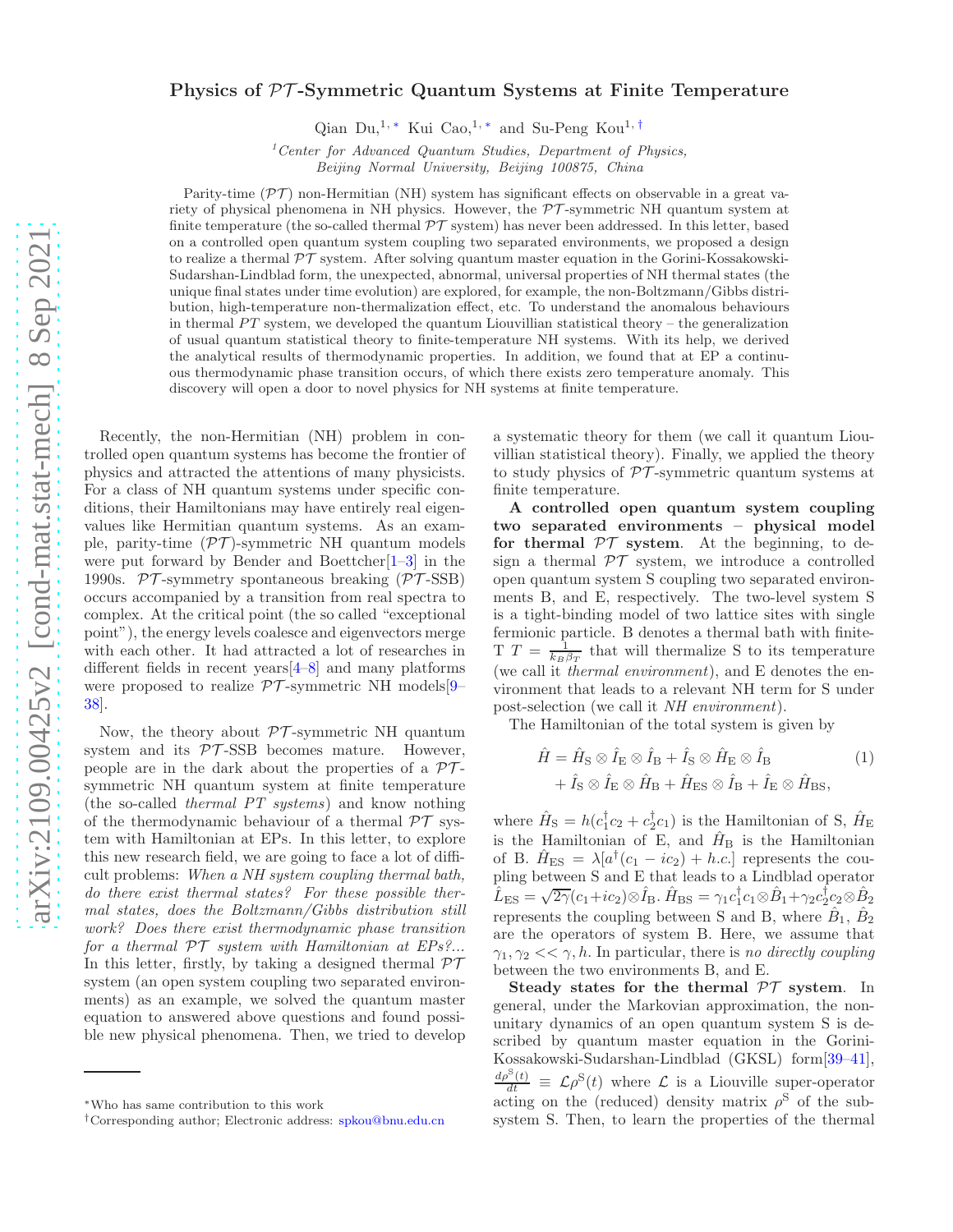$PT$  system, the key point is to find the possible thermal steady states by solving the GKSL equation.

First, we trace out E from the total system and consider its effect on the combined sub-system S+B. If we do post-selection by continuous particle number measurement on the sub-systems S, the continuous particle number measurement guarantees the conservation of particle number in  $S(42, 43]$ . When such post-selection process is considered, there appears effective NH Hamiltonian.

The GKSL equation of the reduced density matrix  $\rho^{\text{S}+\text{B}}$  for the combined sub-system S+B becomes

$$
\frac{d\rho^{S+B}}{dt} = -i[\hat{H}_{S+B}, \rho^{S+B}] \n- \frac{1}{2} \{\hat{L}_{ES}^{\dagger} \hat{L}_{ES}, \rho^{S+B}\} + \hat{L}_{ES} \rho^{S+B} \hat{L}_{ES}^{\dagger},
$$
\n(2)

where the Lindblad operator  $\hat{L}_{ES} = \sqrt{2\gamma}(c_1 + ic_2) \otimes$  $I_{\rm B}$  describes loss from the coupling between E and S. After post-selection from particle-number measurement  $(c_1^{\dagger}c_1+c_2^{\dagger}c_2) \otimes \hat{I}_{\text{B}}$ , the quantum jumping term  $\hat{L}_{ES}\rho^{S+B}\hat{L}_{ES}^{\dagger}$  will be projected out[44, 45]. Then, the reduced density matrix of S+B satisfies  $\frac{d\rho^{S+B}}{dt}$  =  $-i(\hat{H}_{\textrm{S}+\textrm{B},\textrm{eff}}\rho^{\textrm{S}+\textrm{B}}~-~\rho^{\textrm{S}+\textrm{B}}\hat{H}_{\textrm{S}+\textrm{B},\textrm{eff}}^{\dagger})~~$  where  $~\hat{H}_{\textrm{S}+\textrm{B},\textrm{eff}}~=~$  $\hat{H}_{\text{NH}} \otimes \hat{I}_{\text{B}} + \hat{I}_{\text{S}} \otimes \hat{H}_{\text{B}} + \hat{H}_{\text{BS}}$  and  $\hat{H}_{\text{NH}} = (h + \gamma)c_1^{\dagger}c_2 +$  $(h - \gamma)c_2^{\dagger}c_1 - i\gamma$ . Due to the post-selections, the density matrix at each moment is always normalized. Then, we can ignore the term  $-i\gamma$  after normalization. During the post-selections of the system that is performed in a way so that the particle number of the system is fixed, the density matrix at each moment needs to be normalized. Then, owing to normalization of  $\rho_i^{\rm S}$ , we can obtain a "usual" steady state with zero eigenvalue of  $\mathcal L$  by globally shifting certain imaginary part of the original NH Hamiltonian.

Therefore, we can effectively describe the sub-system S by a NH Hamiltonian  $H_{\text{NH}}$ . An eigenstate of the NH Hamiltonian  $H<sub>NH</sub>$  can be labeled by the number of particles. Let  $|N, i\rangle$  be a right eigenstate of  $H<sub>NH</sub>$  with  $N = 1$ particle:  $\hat{H}_{NH}|1,i\rangle = E_N|1,i\rangle$ , where  $i = 1$  or 2 distinguishes the eigenstates with  $N = 1$ .  $\hat{H}_{\text{NH}}$  can be regarded as a  $\mathcal{PT}$ -symmetrc two-level NH model on the Hilbert space  $\begin{pmatrix} |1\rangle \\ |1\rangle \end{pmatrix}$ , of which the Hamiltonian  $\hat{H}_{\text{NH}}$  is transformed into  $\hat{H}_{\text{NH}} = h\sigma_x + i\gamma \sigma_y$ . Here,  $|\uparrow\rangle$  and  $|\downarrow\rangle$ denote the quantum states of the single fermion on site 1 and site 2, respectively. In this paper, h is set be unit. For  $H_{\text{NH}}$ , at  $h = \gamma$  a usual PT-SSB occurs that is really transition from real spectra to complex: for the case  $h > \gamma$ , the energy levels are  $E_{\pm} = \pm \sqrt{h^2 - \gamma^2}$ ; for the case  $h < \gamma$ , the two energy levels are  $E_{\pm} = \pm i \sqrt{\gamma^2 - h^2}$ ; for the case of  $h = \gamma$ , the system is at exceptional point (EP) with state coalescing and energy degeneracy.

In Hermitian system at finite temperature, the theory is based on thermodynamic properties of thermal state. To reach it, one can prepre a unique final state

under time-evolution (from arbitrary initial states). For  $H_{\rm NH}$  at finite temperature, an important concept is "non-Hermitian thermal state" (NHTS) that is the generalization of equilibrium thermal state in Hermitian system. Using similar logic, a NHTS is the unique final state under time-evolution in a NH system at finite temperature. Let us show the rigorous mathematical definition:

Definition – Non-Hermitian thermal state (NHTS) in thermal  $\mathcal{PT}$  systems: In thermal  $\mathcal{PT}$ systems, if the spectrum of Liouville super-operator  $\mathcal L$ is  $\lambda_i$ , i.e.,  $\mathcal{L}\rho_i^{\rm S} = \lambda_i \rho_i^{\rm S}$ , the NHTS  $\rho_{TSS}^{\rm S}$  is the eigenstate of  $\mathcal L$  corresponding to the eigenvalue with maximum real part  $\lambda_{TSS} = \max(\lambda_i)$ . We need to point out that the NHTS is different from the usual nonequilibrium steady state, which is characterized by the eigenstates with zero eigenvalue of  $\mathcal{L}$ . In experiments, according to the uniqueness, one can firstly prepare an arbitrary initial state  $\rho^{S}(t=0)$ . Then, let the system naturally evolve. After a long enough time evolution, the initial state  $\rho^{S}(t=0)$  will eventually turn into the only NHTS  $\rho^{\rm S}(t\to\infty)=\rho_{NHTS}^{\rm S}.$ 

We first study the possible NHTSs  $\rho_{NHTS}^{S}$  in the phase with  $\mathcal{PT}$ -symmetry  $(h > \gamma)$ . We trace out B and consider the effect of thermal environment B on the NH subsystem S. This is an issue that had never been studied before. We assume that the NH sub-system S has little influence on the environment B and the relaxation time of the environment E is much smaller than S, and then average out the high frequency part of quantum transition processes. Under these conditions, the temperature of a possible NHTS of the NH system is assumed to be same to that of the thermal environment B.

To illustrate the thermalization effect from coupling the environment B, we re-write the reduced density matrix of B+S in the interaction picture, i.e.,  $\rho_I^{\text{S}+\text{B}}$  =  $e^{iH_{\text{eff},0}t} \rho^{\text{S}+\text{B}} e^{-iH_{\text{eff},0}^{\dagger}t}$ , where  $H_{\text{eff},0}$  is the first two terms of  $\hat{H}_{\text{S+B,eff}}$ . The GKSL equation for reduced density matrix of S in the interaction picture is then obtained as

$$
\frac{d}{dt}\rho_I^{\rm S}(t) = \sum_{a,b} \sum_{\omega} \{ \Gamma_{ab}(\omega) \left[ A_b(\omega) \rho_I^{\rm S}(t) A_a^{\dagger}(\omega) - A_a(-\omega) A_b(\omega) \rho_I^{\rm S}(t) \right] + h.c. \},
$$
\n(3)

where  $A_{a,b}(\omega)$  is a NH operator with  $a, b = 1$  or 2, and its forms is  $A_{a,b}(\omega) =$  $\sum_{m} |m\rangle_R \bra{m}_L \gamma_{a,b} c_{a,b}^\dagger c_{a,b} \ket{m+\omega}_R \bra{m+\omega}_L$ . Here,  $|m\rangle_{R,L}$  are the right/left eigenstates of  $\hat{H}_{\text{NH}}$  with eigenvalues  $E_m$ , and  $|m + \omega\rangle_{BL}$  are the eigenvalues  $H_{\text{NH}}$  with eigenvalues  $E_m + \omega$  and they satisfy  $L \langle m|m\rangle_R = 1$ . The reservoir correlation functions  $\Gamma_{ab}(\omega)$  are defined as  $\Gamma_{ab}(\omega) = \int_0^\infty dt e^{i\omega t} \langle B_a^{\dagger}(t)B_b(0) \rangle$ , where  $\langle B_a^{\dagger}(t)B_b(0)\rangle = \text{Tr}_B[B_a^{\dagger}(t)B_b(0)\rho^B]$ . Because the imaginary part of  $\Gamma_{ab}$  only provides a shift of energy level and does not affect the steady state that we will focus on, we ignore them in the calculation below and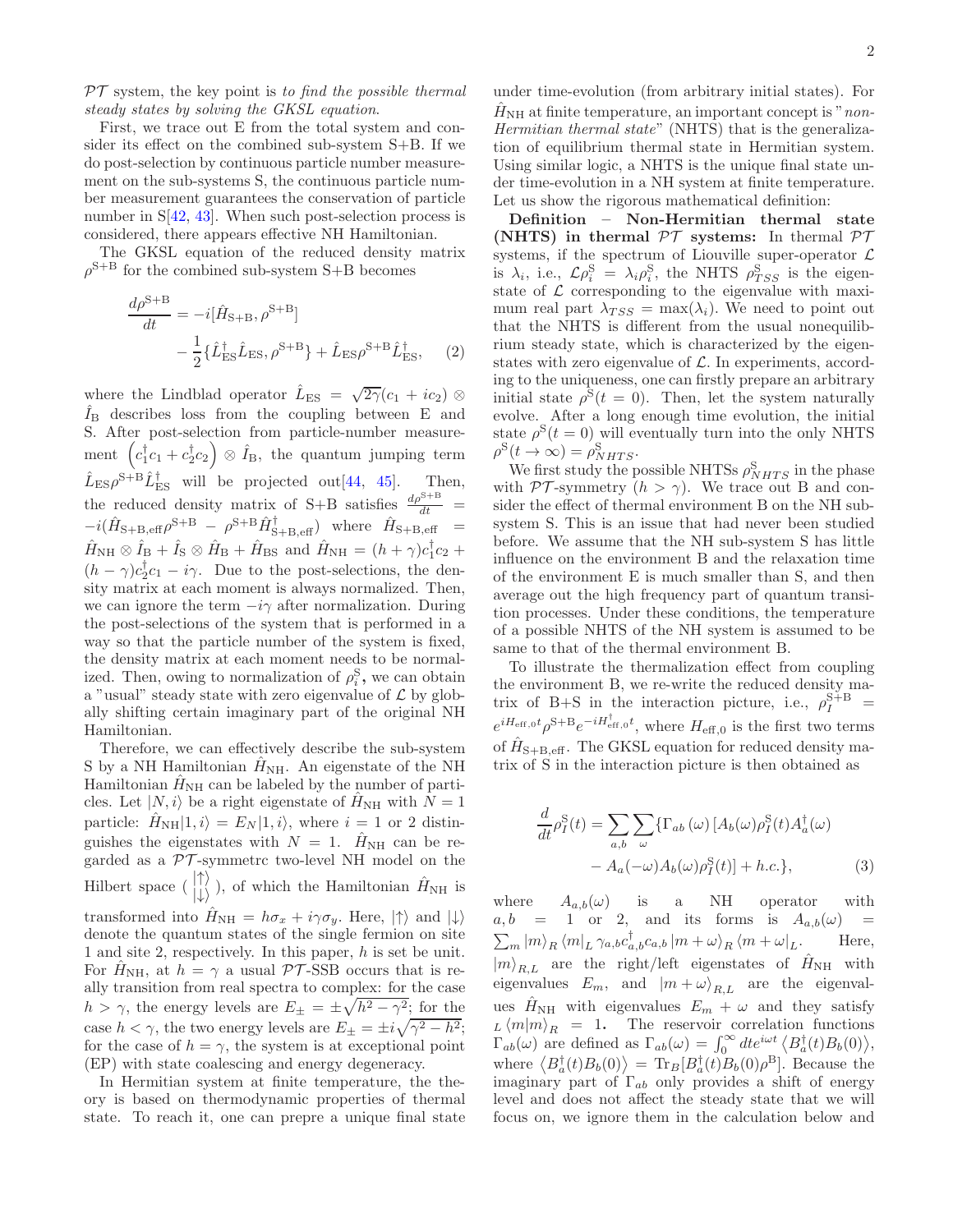get  $\Gamma_{ab} = \frac{1}{2} \gamma_{ab}$ , where  $\gamma_{ab} = \int_{-\infty}^{\infty} dt e^{i\omega t} \langle B_a^{\dagger}(t) B_b(0) \rangle$  is the real part of  $\Gamma_{ab}$ . Using the Kubo-Martin-Schwinger (KMS) condition  $\langle B_a^{\dagger}(t)B_b(0) \rangle = \langle B_b(0)B_a^{\dagger}(t + i\frac{1}{T}) \rangle$ , we derive temperature dependent behavior of  $\gamma_{ab}$ , i.e.,  $\gamma_{ab}(-\omega) = e^{-\omega/k_BT}\gamma_{ba}(\omega)$ [41, 46]. For simplicity, we ignore the field correlation between two lattice sites a

$$
\begin{pmatrix} -\gamma_0(1+e^{\omega_0/k_BT}) & 0 \\ -2\gamma_0(e^{\omega_0/k_BT}-1)\sqrt{\frac{h-\gamma}{h+\gamma}} & -3\gamma_0(1+e^{\omega_0/k_BT} \\ -2\gamma_0(e^{\omega_0/k_BT}-1)\sqrt{\frac{h-\gamma}{h+\gamma}} & -\gamma_0(1+e^{\omega_0/k_BT}) \\ \gamma_0(1+e^{\omega_0/k_BT})\frac{h-\gamma}{h+\gamma} & 0 \end{pmatrix}
$$

where  $\gamma_0 = \frac{1}{16} [\gamma_a \gamma_{aa}(-\omega_0) + \gamma_b \gamma_{bb}(-\omega_0)], \omega_0 =$  $2\sqrt{h^2-\gamma^2}$ . The eigenvalues of super-operator  $\mathcal{L}$  are  $-4\gamma_0(1+e^{\omega_0\beta_T}), -2\gamma_0(1+e^{\omega_0\beta_T}), -2\gamma_0(1+e^{\omega_0\beta_T}),$  and 0, respectively. The first three will dissipate over time– the reciprocal of the first eigenvalue is characteristic time to reach thermal equilibrium and the second, third eigenvalue is related to the characteristic time of decoherence. The last eigenvalue 0 with maximum real part indicates a steady state in the interaction picture and it is turn out that this state is also a steady state in the Schrodinger picture. As a result, for the thermal  $\mathcal{PT}$  system, the NHTS  $\rho_{NHTS}^{\rm S}$  is also a usual nonequilibrium steady state. More detailed discussion is provided in supplementary materials.

On the other hand, we study the possible NHTSs  $\rho_{NHTS}^{S}$  in the phase with  $\mathcal{PT}$ -symmetry breaking  $(h <$  $\gamma$ ). Now, the two energy levels of NH Hamiltonian are pure imaginary,  $\pm i\sqrt{\gamma^2 - h^2}$ . Under the conditions  $\gamma_1, \gamma_2 \ll \gamma, h$ , the dissipation term in Liouville super operator only has little effect, i.e.  $\mathcal{L}\rho^{S} \approx$  $-i(\hat{H}_{\rm NH}\rho^{\rm S}-\rho^{\rm S}\hat{H}_{\rm NH}^\dagger)$ . The eigenvalues of super-operator  $\mathcal{L}$  are  $-2\sqrt{\gamma^2 - h^2}$ , 0, 0,  $2\sqrt{\gamma^2 - h^2}$ , respectively. The eigenstate with maximum real part  $2\sqrt{\gamma^2 - h^2}$  corresponds to a NHTS  $\rho_{NHTS}^S = |\Psi_{+}^R\rangle\langle\Psi_{+}^R|$ , i.e., the system reaches a pure state  $|\Psi_{+}^{\text{R}}\rangle$  which corresponding to eigenvalue with largest imaginary part  $+i\sqrt{\gamma^2 - h^2}$  under a long time evolution  $t \to \infty$ . This can be understand as the fact that the other  $(|\Psi_{-}^{\text{R}}\rangle)$  will decay much more faster than these states.

To directly and strictly verify the existence of NHTSs  $\rho_{NHTS}^{\rm S}$  in the thermal  $\mathcal{PT}$  system, we numerically solved the GKSL equation. The temperature  $T$  of thermal environment B is set to be 10h. The numerical results are shown in Fig.1. The results of the expectative values of  $\sigma_i$   $(i = x, y, z)$ , i.e.,  $n_i = \langle \sigma_i \rangle$  for the controlled open system coupling two separated environments are represented by a point on Bloch sphere in Fig.1. Fig.1(a) indicates the existence of a *unique* steady state  $\rho_{NHTS}^{S}$  – and b, i.e.  $\gamma_{ab} = \gamma_{aa} \delta_{ab}$ .

Г

Calculating the expression of the operator  $A_{a,b}(\omega)$  under base  $\{|\uparrow\rangle, |\downarrow\rangle\}$  and substituting it into the GKSL master equation, we get  $\frac{d}{dt} \rho_I^{\rm S} = \mathcal{L} \rho_I^{\rm S}$  where  $\mathcal L$  in the interaction picture is equal to

$$
\begin{array}{ccc}\n0 & 0 & \gamma_0 (1 + e^{\omega_0/k_B T}) \frac{h + \gamma}{h - \gamma} \\
\frac{h - \gamma}{h + \gamma} & -3\gamma_0 (1 + e^{\omega_0/k_B T}) & -\gamma_0 (1 + e^{\omega_0/k_B T}) & -2\gamma_0 (e^{\omega_0/k_B T} - 1) \sqrt{\frac{h + \gamma}{h - \gamma}} \\
\frac{h - \gamma}{h + \gamma} & -\gamma_0 (1 + e^{\omega_0/k_B T}) & -3\gamma_0 (1 + e^{\omega_0/k_B T}) & -2\gamma_0 (e^{\omega_0/k_B T} - 1) \sqrt{\frac{h + \gamma}{h - \gamma}} \\
0 & 0 & -\gamma_0 (1 + e^{\omega_0/k_B T})\n\end{array} (4)
$$

for  $H_{\text{NH}}$  with fixed  $\gamma$  ( $\gamma = 0.2h$ ), in the limit of  $t \to \infty$ , different initial states will eventually evolve into the same NHTS. That means under time evolution the final state  $\rho^{\rm S}(t \to \infty)$  is NHTS  $\rho_{NHTS}^{\rm S}$ ; Fig.1(b) indicates the abnormality of the NHTS  $\rho_{NHTS}^{\rm S}$  – for  $\hat{H}_{\rm NH}$  with different  $\gamma$  ( $\gamma = 0.3$ ,  $\gamma = 0.9$ ,  $\gamma = 1.5$ ), from a same initial state, for example, a fully thermalized state described by  $\rho^{S}(t=0) = \frac{1}{2}I_{2\times 2}$ , the system will eventually evolve into the different NHTSs  $\rho_{NHTS}^{S}(\gamma)$ . This result indicates that the NH system is no more thermalized at high temperature. Consequently, the usual Boltzmann/Gibbs distribution of equilibrium states in Hermitian systems doesn't work! What's the underlying theory to explain these unexpected results? Is there an analytical formula to unify these calculation results?

Quantum Liouvillian statistics theory for thermal  $\mathcal{PT}$  systems. In this section, to answer above questions, we develop a quantum Liouvillian statistics theory to systematically, and analytically characterize the thermal  $\mathcal{PT}$  systems.

We focus on the case with real energy levels  $(h > \gamma)$ . By doing similarity transformation (ST)  $\hat{S} = e^{\beta_{\text{NH}} \hat{H}'}$ ,  $\hat{H}_{\mathrm{NH}}$  can be transformed into a Hermitian Hamiltonian  $\hat{H}_0 = \sqrt{h^2 - \gamma^2} \sigma_x$ , i.e.,  $\hat{H}_{\text{NH}} = \hat{\mathcal{S}} \hat{H}_0 \hat{\mathcal{S}}^{-1}$ . Here, the real number  $\beta_{\text{NH}} = \frac{1}{2} \ln \frac{h + \gamma}{h - \gamma}$  characterizes the strength of NH terms and the Hermitian operator  $\hat{H}' = \frac{1}{2}\sigma_z$  determines the form of the NH terms. Under NH ST  $\hat{S}$ , the energy levels  $E_{\pm}$  of  $H_{\text{NH}}$  are same to those of the Hermitian model  $\hat{H}_{\text{Q}}$ . The corresponding eigenstates of  $\hat{H}_{\text{NH}}$  become  $|\Psi_{n}\rangle = \hat{\mathcal{S}}|\Psi_{0,n}\rangle, n = \pm$ . Here  $|\Psi_{0,n}\rangle$  denotes eigenstates of  $\hat{H}_0$ .

The key point is to obtain the *analytical* and *correct* formula of the density matrix  $\rho_{NHTS}^{S}$ . Here, the word "correct" means the equivalence to the results from numerical calculations on GKSL equation. Let's show the analytical and correct formula:

The density matrix for the thermal state of a NH system at temperature  $\dot{T} = \frac{1}{k_B \beta_T}$  described by  $\hat{H}_{\text{NH}} =$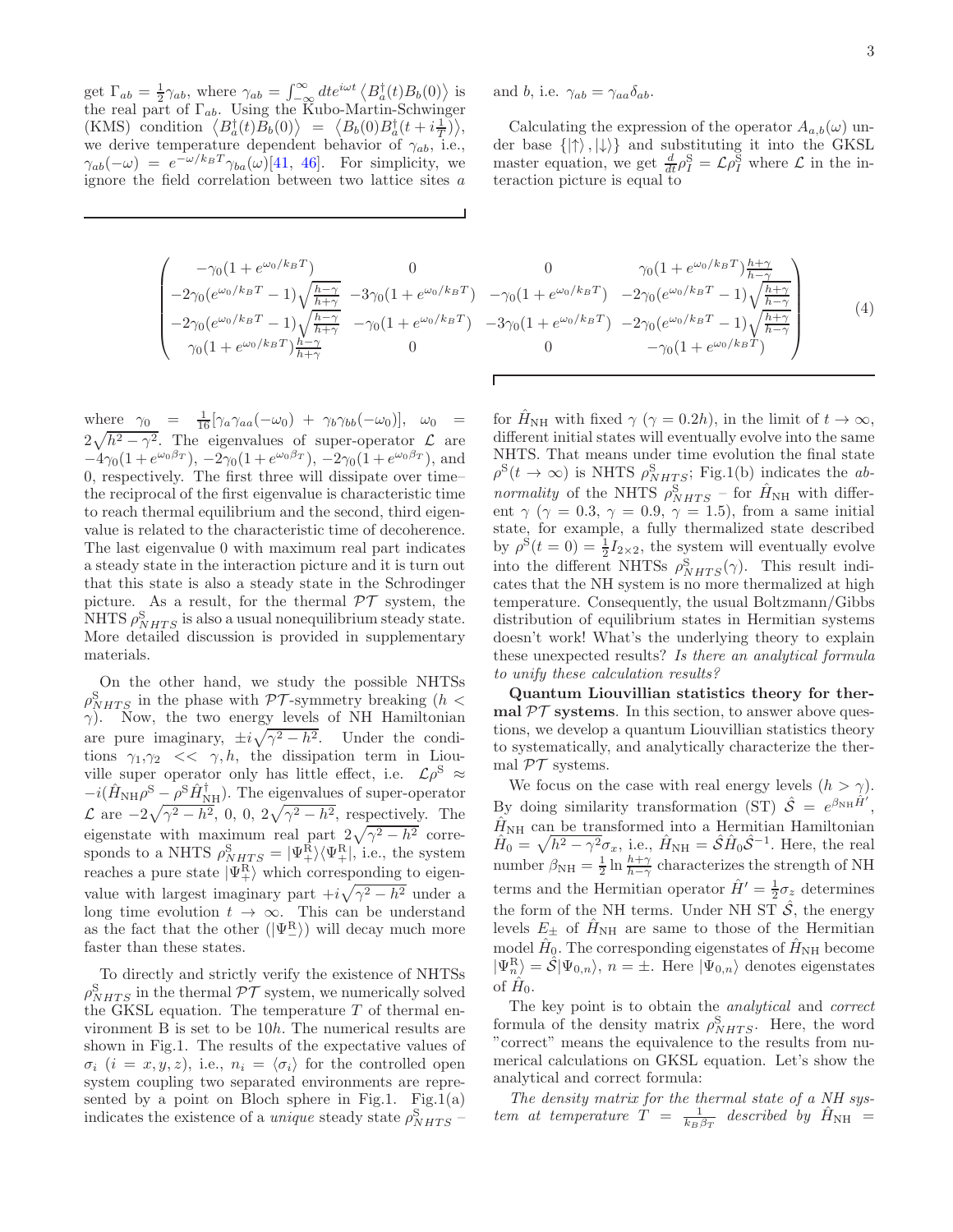

FIG. 1: (a) Time-evolution of NH systems for fixed  $\gamma$  ( $\gamma$  =  $(0.2h)$  from the different initial states: the red line corresponding to  $\rho^{S}(t=0) = (1,0,0,0)$ , the blue line corresponding to  $\rho^{\mathcal{S}}(t=0) = (0,0,0,1)$ , the black line corresponding to  $\rho^{S}(t = 0) = \left(\frac{1}{2}, \frac{1}{2}, \frac{1}{2}, \frac{1}{2}\right)$ . The single final state indicates the uniqueness of the non-Hermitian thermal states, i.e.,  $\rho^{S}(t \to \infty) = \rho_{TSS}^{S}$ , where  $\gamma_0 = 0.05h$ ; (b) Time-evolution of NH systems for different  $\gamma$  ( $\gamma = 0.3$ ,  $\gamma = 0.9$ ,  $\gamma = 1.5$ ) from the same fully thermalized initial state, where  $\gamma_0 = 0.05h$ . Each point on Bloch sphere denotes the expectative values of  $\sigma_i$   $(i = x, y, z)$ , i.e.,  $n_i = \langle \sigma_i \rangle$  for a given thermal steady state (or the final state under time-evolution) of the two-level NH system at temperature  $T = 10h$ . The arrows denote the direction of time-evolution.

$$
\hat{S}\hat{H}_0\hat{S}^{-1} (\hat{S} = e^{\beta_{\rm NH}\hat{H}'}) \text{ is given as}
$$

$$
\rho_{NHTS}^{\rm S} = \sum_{n=\pm} |\Psi_n^{\rm R}\rangle e^{-\beta_T E_n} \langle \Psi_n^{\rm R}| = \hat{S}\rho_0 \hat{S}^{\dagger} \qquad (5)
$$

where  $|\Psi_n^{\text{R}}\rangle = \hat{\mathcal{S}}|\Psi_{0,n}\rangle$  and  $\langle \Psi_n^{\text{R}}| = \langle \Psi_{0,n}|\hat{\mathcal{S}}^{\dagger}$ .  $\rho_0$  is the density matrix for Hermitian model  $\hat{H}_0$ . The partition function  $Z_{NHTS}^{\rm S}$  for the NHST is defined as  $Z_{NHTS}^{\rm S}$  =  $\text{Tr}(\rho_{NHTS}^{\text{S}}).$ 

To simplify the Liouvillian physics for NHTSs, we introduce an effective Hamiltonian  $\hat{H}_{\text{L}}$  as  $e^{-\beta_T \hat{H}_{\text{L}}}$  =  $\hat{\mathcal{S}}(e^{-\beta_T \hat{H}_0})\hat{\mathcal{S}}^{\dagger}$  or  $\hat{H}_{\text{L}} = -\frac{1}{\beta_T} \ln[\hat{\mathcal{S}}(e^{-\beta_T \hat{H}_0})\hat{\mathcal{S}}^{\dagger}]$ . In this paper, we call the temperature-dependent Hamiltonian  $\hat{H}_{\rm L}$ to be Liouvillian Hamiltonian (LH) and the corresponding eigenvalues  $E_n^{\text{L}}$  to be *Liouvillian energy level.* According to  $\hat{H}_{\text{L}} = \hat{H}_{\text{L}}^{\dagger}, E_{n}^{\text{L}}$  must be real.

It was known that for Hermitian systems, the weights of different equilibrium states obey Boltzmann/Gibbs distribution, i.e.,  $P_n^T = \frac{1}{Z_0} e^{-\beta T E_n}$  where  $E_n$  are energy levels. For NHTSs in this NH system, although the energy levels don't change under STs, the weights of NHTSs are deformed. As a result, usual Boltzmann/Gibbs distribution is deformed into non-Boltzmann/Gibbs distribution [47, 48], i.e.,  $P_n^T$  =  $\frac{1}{Z_{NHTS}^S}e^{-\beta_T E_n^{\rm L}}$  which represents the weights of the different eigenstates of the Liouvillian Hamiltonian and  $E_n^{\rm L}$  are Liouvillian energy levels. To distinguish the phenomenon of weights in the thermal  $\mathcal{PT}$  system to that in Hermitian thermal systems, we call the corresponding weight  $P_n^T$  the Liouvillian weight.

In particular, when the temperature is high,  $\beta_T \to 0$ , the density matrix  $\rho_{NHTS}^S = e^{-\beta_T \hat{H}_L}$  for a NH sys-



FIG. 2: (a) The average spin operator from  $n_i = \langle \sigma_i \rangle$  for thermal state  $\rho_{TSS}^{\rm S}$  of the thermal  $\mathcal{PT}$  system. (b), (c) and (d) are  $n_x$ ,  $n_y$ ,  $n_z$  at temperature  $T = 10h$ , respectively. Red triangle symbols denote the two-level NH model with different  $\gamma$  ( $\gamma = 0.3$ ,  $\gamma = 0.9$ ,  $\gamma = 1.5$ ) that correspond to the three different NH steady states in Fig.1(b).

tem with real spectra is reduced into  $\rho_{NHTS}^{S} \sim \hat{S} \hat{S}^{\dagger}$  $e^{2\beta_{\text{NH}}\hat{H}'}$  and the Liouvillian weight turns into  $P_n^T = \frac{1}{Z_{NHTS}^S} e^{-\beta_{\text{NH}}}(-2E'_n)$  where  $E'_n$  is the "energy levels" of  $\hat{H}'$ . Such non-thermalization effect in high temperature limit  $(T \to \infty)$  is quite different from that for usual Hermitian model. In particular, the theoretical prediction from  $\rho_{NHTS}^{S} \sim e^{2\beta_{NH}\hat{H}'}$  is exactly consistent to the numerical results in Fig.1(b).

Thermodynamic properties for the thermal  $\mathcal{PT}$ system: With the help of the quantum Liouvillian statistical theory, we study thermodynamic properties for the NHTSs  $\rho_{NHTS}^{\rm S}$  of the thermal  $\mathcal{PT}$  system.

Firstly, we consider the case in the region of  $h \geq \gamma$ . The physical properties of the original NH system  $H<sub>NH</sub>$ at finite-T corresponds to that for a Hermitian system  $\hat{H}_{\rm L}$ . According to  $e^{-\beta_T \hat{H}_{\rm L}} = \hat{\mathcal{S}}(e^{-\beta_T \hat{H}_{0}}) \hat{\mathcal{S}}^{\dagger}$ , we obtain the analytical result as  $e^{-\beta_T \hat{H}_L} = \sigma_x A + \sigma_z B + IC$ where I =  $(\begin{array}{cc} 1 & 0 \\ 0 & 1 \end{array})$ ,  $A = -\sinh(\beta_T\sqrt{h^2 - \gamma^2})$ ,  $B =$  $\sinh(\beta_{\text{NH}}) \cdot \cosh(\beta_T \sqrt{h^2 - \gamma^2})$  and  $C = \cosh(\beta_{\text{NH}})$ .  $\cosh(\beta_T \sqrt{h^2 - \gamma^2})$ . As a result, the Liouvillian Hamiltonian is derived as  $\hat{H}_{\text{L}} = -\frac{1}{\beta_T} \frac{\cosh^{-1} C}{|\vec{r}_{\text{eff}}|} (\vec{\sigma} \cdot \vec{r}_{\text{eff}})$  where  $\vec{\sigma} = (\sigma_x, \sigma_y, \sigma_z), \ \vec{r}_{\text{eff}} = (A, 0, B) \text{ and } |\vec{r}_{\text{eff}}| = \sqrt{A^2 + B^2}.$ We then calculate the expectative values of  $\sigma_i$  (i =  $(x, y, z)$ , i.e.,  $n_i = \langle \sigma_i \rangle$ . The expected value of physical operator  $\sigma_i$  is defined as  $\langle \sigma_i \rangle = \frac{1}{Z_{NHTS}^S} \text{Tr}(\sigma_i$ .  $e^{-\beta_T \hat{H}_{\rm L}}$ ). After straightforwardly calculations, we have  $\vec{n} = (n_x, n_y, n_z) = (\frac{A}{C}, 0, \frac{B}{C})$ . Fig.2(a) shows the results of  $\vec{n}$ . From Fig.2(a), when  $\beta_{\text{NH}}$  increases from zero to infinite, the spin direction changes from  $x$ –direction to z-direction together with amplitude increasing.

Approaching to EP, at finite-T, the Liouvillian Hamil-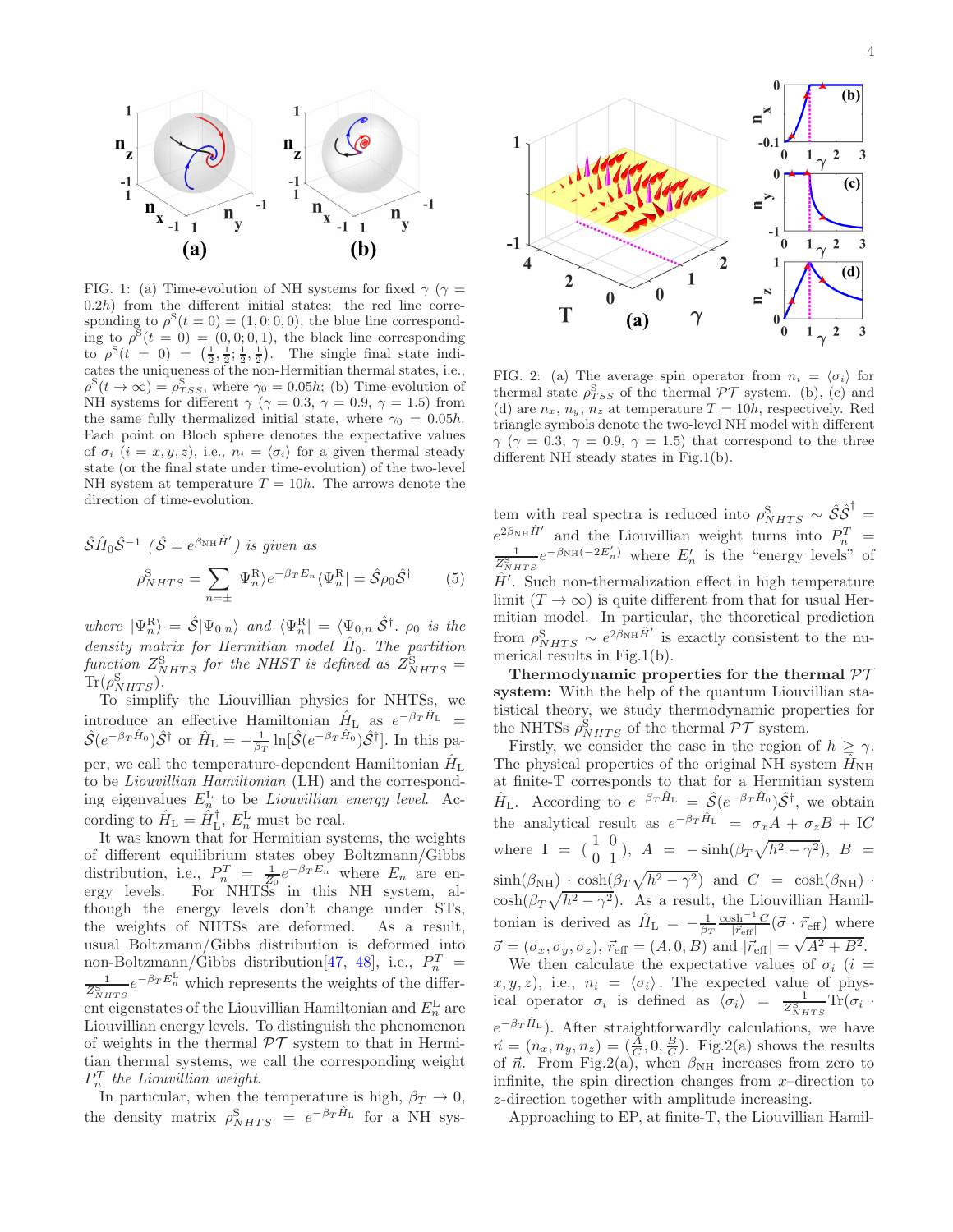tonian  $\hat{H}_{\text{L}}$  becomes an effective Hamiltonian with *in*finite external field,  $\hat{H}_{\text{L}} \rightarrow \frac{\beta_{\text{NH}}}{\beta_T} \sigma_z$  with  $\beta_{\text{NH}} \rightarrow \infty$ . The expectative values of  $\sigma_i$   $(i = x, y, z)$  is derived as  $\vec{n} = (0, 0, \text{sgn}(\gamma)).$  As a result,  $\vec{n}$  is fixed to be polarized along z-direction with saturated amplitude 1 (See the magenta arrows in Fig.2(a)) marked by a magenta line).

Next, we consider the case in the region of  $h < \gamma$ . The NHTS becomes a pure state described by  $|\Psi_{+}^{\text{R}}\rangle$ . We have  $\vec{n} = (0, -\sqrt{1 - (\frac{h}{\gamma})^2}, \frac{h}{\gamma})$ . As shown in Fig.2(a), with increasing  $\gamma$ , the red arrows (the expectative values of  $\sigma_i$ ) swerve from z-direction to y-direction.

Fig.2(b)-(d) separately show the behavior of  $n_i = \langle \sigma_i \rangle$ at a high temperature  $T = 10h$ . The dotted magenta lines mark the position of EP. The non-zero results of  $n_i$  at high temperature once again implys non-Boltzmann/Gibbs distribution. In addition, we point out that the red triangle symbols come from the numerical results in Fig.1(b) by solving GKSL equation for the two-level NH model with different  $\gamma$  ( $\gamma = 0.3$ ,  $\gamma = 0.9$ ,  $\gamma = 1.5$ ). The consistence between the results from quantum Liouvillian statistical theory and those by directly solving GKSL equation verifies the correctness of both calculations.

Thermodynamic phase transition at EP. Finally, we discuss the possible thermodynamic phase transition at EP  $h = \gamma$ .

From above discussion, we found that the average spin operator  $\langle \sigma_i \rangle$  is always continuous crossing over EP. Furthermore, we calculate the derivatives of spin average values  $\frac{\partial \vec{n}}{\partial \gamma}$ . Because  $h = \gamma$  is a transition from real spectra to complex, the steady states of both sides ( $h > \gamma$  and  $h <$  $\gamma$ ) are described by different functions. After straightforward calculation, we have  $\frac{\partial \vec{n}}{\partial \gamma} = \frac{1}{h} (\{\tanh(\beta_T \sqrt{h^2 - \gamma^2}) +$  $\sqrt{h^2-\gamma^2}[1-[\tanh(\beta_T\sqrt{h^2-\gamma^2})]^2]\beta_T\frac{\gamma}{\sqrt{h^2}}$  $\frac{\gamma}{h^2-\gamma^2}$ , 0, 1) for

- [1] C. M. Bender, and S. Boettcher, Phys. Rev. Lett. 80, 5243 (1998).
- [2] C. M. Bender, D. C. Brody, and H. F. Jones, Phys. Rev. Lett. 89, 270401 (2002).
- [3] C. M. Bender, Rep. Prog. Phys. 70, 947 (2007).
- [4] G. L Giorgi, Phys. Rev. B 82, 052404 (2010).
- [5] L. Ge and H. E. Türeci, Phys. Rev. A 88, 053810 (2013).
- [6] C. Hang, G. Huang, and V. V. Konotop, Phys. Rev. Lett. 110, 083604 (2013).
- C. Korff and R. Weston, J. Phys. A 40, 8845 (2007).
- [8] C. Korff and R. Weston, J. Phys. A 41, 295206 (2008).
- [9] C. E. Rüter, K. G. Makris, R. El-Ganainy, D. N. Christodoulides, M. Segev, and D. Kip, Nat. Phys. 6, 192 (2010).
- [10] C. Hang, G. Huang, and V. V. Konotop, Phys. Rev. Lett. 110, 083604 (2013).
- [11] A. Guo, G. J. Salamo, D. Duchesne and R. Morandotti, M. Volatier-Ravat and V. Aimez, G. A. Siviloglou and D. N. Christodoulides, Phys. Rev. Lett. 103, 093902 (2009).
- [12] P. Peng W. Cao, C. Shen, W. Qu, J. Wen, L. Jiang and

$$
h > \gamma \text{ and } \frac{\partial \vec{n}}{\partial \gamma} = (0, -\frac{1}{\sqrt{1 - (\frac{h}{\gamma})^2}} \frac{h^2}{\gamma^3}, -\frac{h}{\gamma^2}) \text{ for } h < \gamma.
$$

The discontinuity of  $\frac{\partial \vec{n}}{\partial \gamma}$  indicates a "second-order" phase transition: At finite temperature  $T \neq 0$ , there exists a  $\nu = \frac{1}{2}$  critical rule for  $\frac{\partial \vec{n}}{\partial \gamma}$ :  $\frac{\partial \vec{n}}{\partial \gamma} = (2\beta_T, 0, h^{-1})$  for  $h \to \gamma + 0^+$  and  $\frac{\partial \vec{n}}{\partial \gamma} = (0, -(2h)^{-\frac{1}{2}}(\gamma - h)^{-\nu}, -\gamma^{-1})$ for  $\gamma \to h + 0^+$ ; At zero temperature  $T = 0$ ,  $\frac{\partial \vec{n}}{\partial \gamma} =$  $((2h)^{-\frac{1}{2}}(h-\gamma)^{-\nu},0,h^{-1})$  for  $h \to \gamma + 0^+$  and  $\frac{\partial \vec{n}}{\partial \gamma}$  =  $(0, -(2h)^{-\frac{1}{2}}(\gamma - h)^{-\nu}, -\gamma^{-1})$  for  $\gamma \to h + 0^+$ . The results obviously illustrate a zero temperature anomaly for the thermodynamic phase transition at EP! See the detailed discussion in supplementary materials.

Conclusion and summary. In this paper, we developed a quantum Liouvillian statistics theory to characterize thermodynamic properties for a typical thermal  $\mathcal{PT}$  system. With the help of the theory, we derived the analytical results of non-Hermitian thermal state  $\rho_{NHTS}^{\rm S}$  that accurately describe their unexpected, abnormal, universal properties, for example, the non-Boltzmann/Gibbs distribution, high-temperature nonthermalization effect, continuous thermodynamic phase transition with zero temperature anomaly occurs at EP, etc. In the future, we will study the thermal state of more complex NH models and explore the possible exotic physics for NH systems at finite-T.

## Acknowledgments

This work is supported by NSFC Grant No. 11974053, 1217040237. We thank the helpful discussion with Wei Yi, Shu Chen, Gao-Yong Sun.

Y. Xiao, Nat. Phys. 12, 1139 (2016).

- [13] Z. Zhang, Y. Zhang, J. Sheng, L. Yang, M.-A. Miri, D. N. Christodoulides, B. He, Y. Zhang, and M. Xiao, Phys. Rev. Lett. 117, 123601 (2016).
- [14] Y. D. Chong, Li Ge, and A. Douglas Stone, Phys. Rev. Lett. **106**, 093902 (2011).
- [15] A. Regensburger, C. Bersch, M.-A. Miri, G. Onishchukov, D. N. Christodoulides, and U. Peschel, Nature (London) 488, 167 (2012).
- [16] L. Feng, Y.-L. Xu, W. S. Fegadolli, M.-H. Lu, J. E. B. Oliveira, V. R. Almeida, Y.-F. Chen, and A. Scherer, Nat. Mater. 12, 108 (2013).
- [17] M. Wimmer, M.-A. Miri, D. Christodoulides, and U. Peschel, Sci. Rep. 5, 17760 (2015).
- [18] S. Weimann, M. Kremer, Y. Lumer, S. Nolte, K. G. Makris, M. Segev, M. C. Rechtsman and A. Szameit, Nat. Mater. 16, 433 (2017).
- [19] H. Hodaei, A. U. Hassan, S. Wittek, H. Garcia-Gracia, R. El-Ganainy, D. N. Christodoulides, and M. Khajavikhan, Nature 548, 187 (2017).